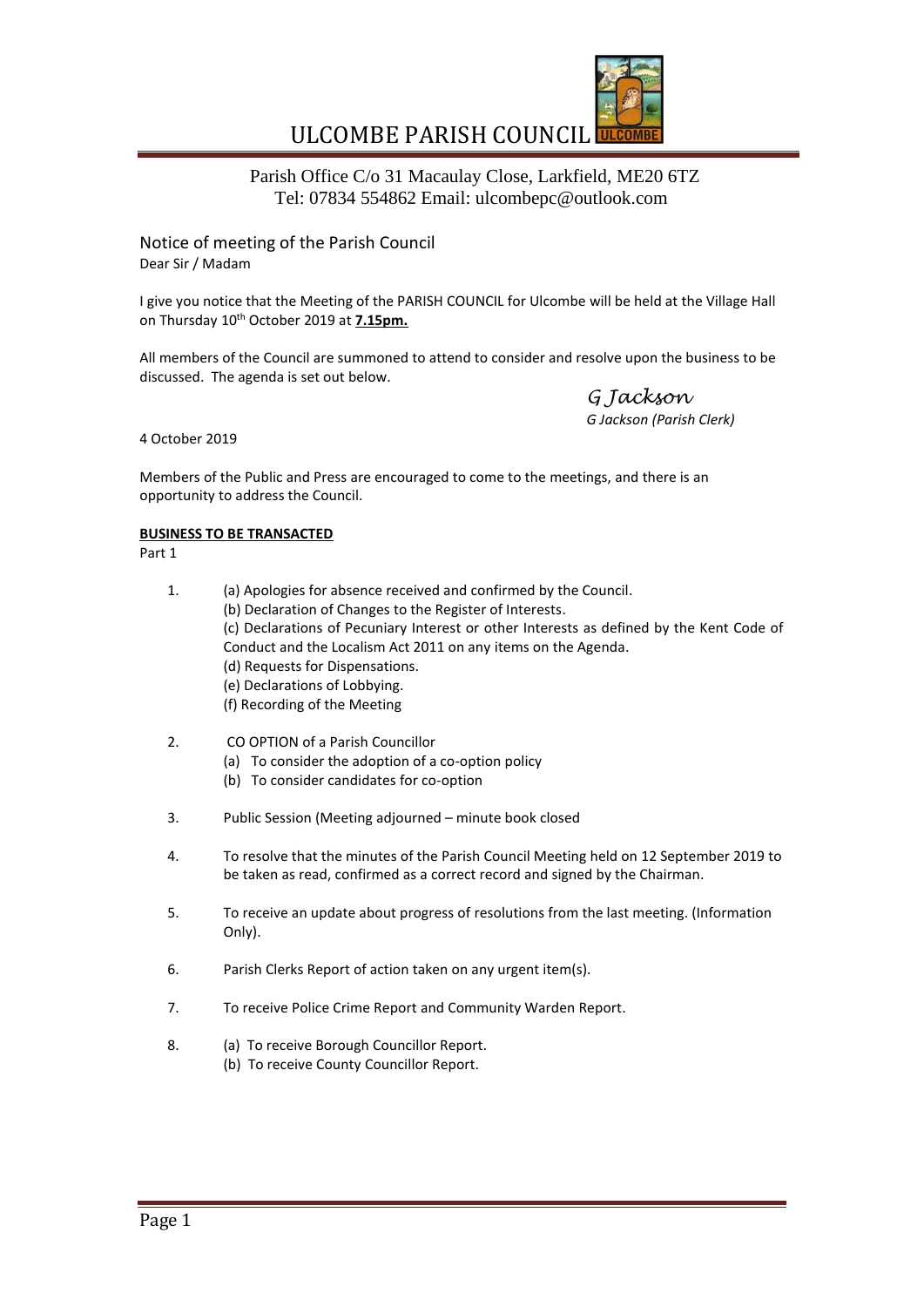### 9. **Planning**

# (a) To receive an update on any outstanding planning applications and results. **19/503101/FULL Land Rear Of Little Neverend Farm Pye Corner Ulcombe**  Change of use of agricultural land to an 8no. pitch Gypsy & Traveller site comprising of 1no. mobile home, 1no. day room and 1no. touring caravan for each pitch, with associated operational development (Part retrospective). **MBC Refused**

(b) To consider the following Planning Applications:-

**19/504684/FULL – Little Willows, Eastwood Road, Ulcombe** – Retention of 2 no. mobile homes, one to be used as a holiday let and one for incidental use to the keeping of horses.

**19/504595/HYBRID - Land Between Mill Bank, Ulcombe Road & Kings Road Headcorn** - Variation of condition 20 of 15/503325/HYBRID (Outline application for development of up to 220 houses together with areas of open space, a nature conservation area, landscaping, new access onto Ulcombe Road and improved access to Kings Road) to allow no more than 30 properties within the development to be occupied until the signalised junction improvements have been completed.

**19/504810/FULL - 2 Jubilee Cottages Stickfast Lane Ulcombe** - Erection of a two storey side extension & single storey rear extension.

- (c) .To receive report from the Village Hall Committee regarding the village hall extension.
- (d) To discuss Parish vision meeting and agree actions.

### 10. **To discuss the Remembrance Service and ratify the purchase of the wreath.**

#### 11. **Finance**

- (a) To note Receipts of Income.
- (b) To authorise Payments listed on the schedule.
- (c) To confirm bank reconciliation.
- (d) To receive quarterly budget analysis.
- (e) To consider and adopt the model financial regulations.
- (f) To consider the purchase of a parish council printer
- (g) To consider the use of an external Payroll company for the Clerks salary.

(h) to consider the use of EasyPC accounting package

#### 12. **Correspondence – To receive items of late correspondence**

13. **Local Plan** – to note that the call for sites will be available for parish councils on  $4<sup>th</sup>$ October 2019.

#### 14. **Recreation Play Area/Car Park**

- (a) To receive the Monthly Inspection Report from Maidstone Borough Council/ parish council and to consider any actions to be taken.
- (b) To nominate a Councillor to undertake recreation ground inspection for the period 10 October 2019 to 14 November 2019.
- (c) To note that the moving of the car park CCTV camera is ongoing.
- (d) To note that Cllr Lingwoood is investigating low level lighting at the village hall.
- (e) To note that the wetpour has been purchased and to agree actions.
- (f) To receive an update on the litter bins and consider purchasing new litter bins.
- (g) To note any other recreation ground matters for action.

## 15. **Highway Issues**

- (a) To note any new works to be reported.
- (b) To receive an update on the planters.
- (c) To consider speed limit on the Lenham Road.
- (d) To receive parish portal report.
- (e) To receive update from the Highways Meeting and agree actions.
- (f) To consider the provision of salt/sand mix bag from KCC Highways